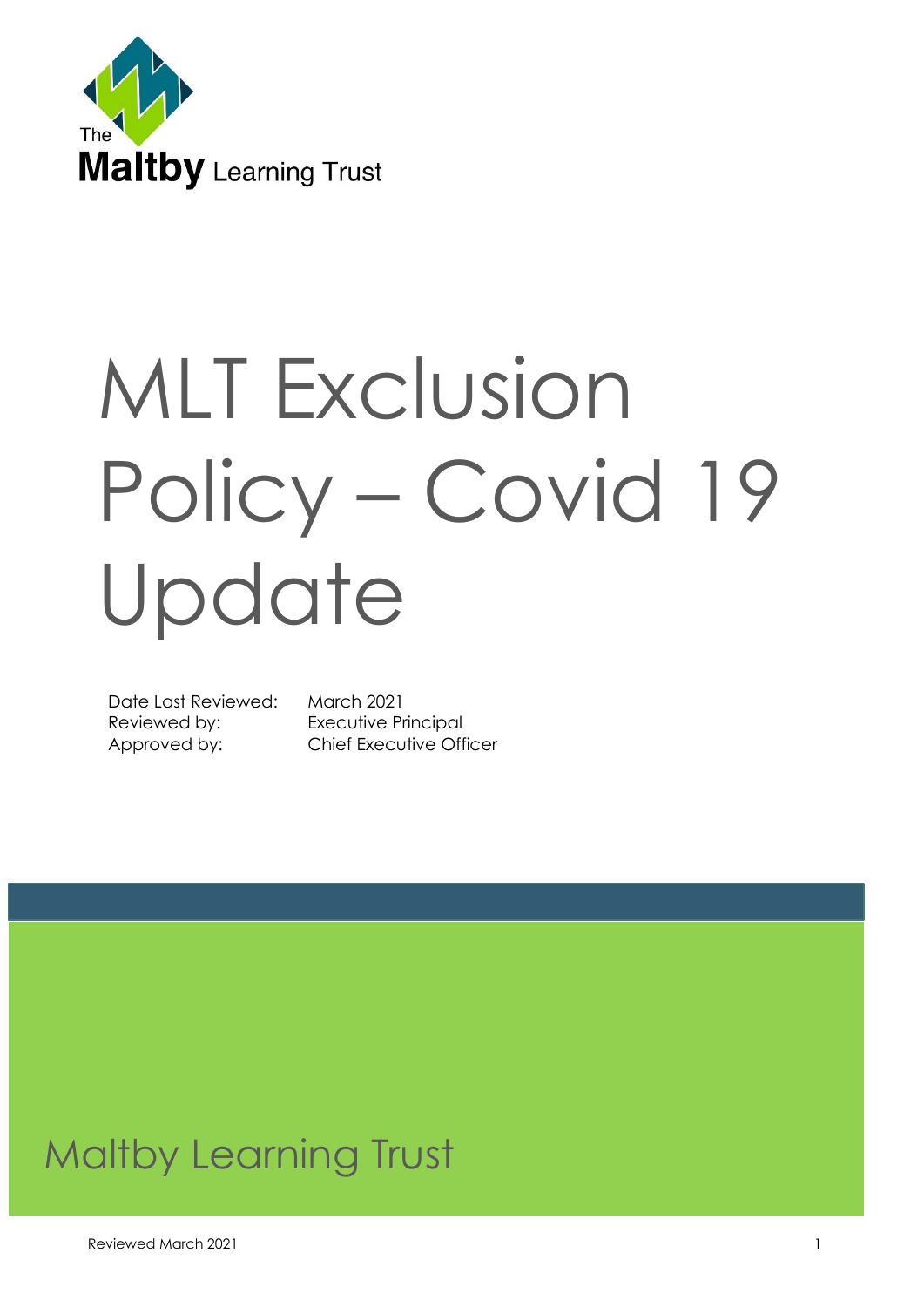#### COVID 19 INTERIM ARRANGEMENTS

The Covid 19 specific information contained within appendix 1 of this policy came into force on 1 June 2020, was extended in September 2020 and will apply to all exclusions occurring from then until 24 September 2021 (inclusive of those dates). All Academies should refer to and apply the revised timelines and arrangements through this period.

[Click here to view the Covid 19 specific information](#page-16-0)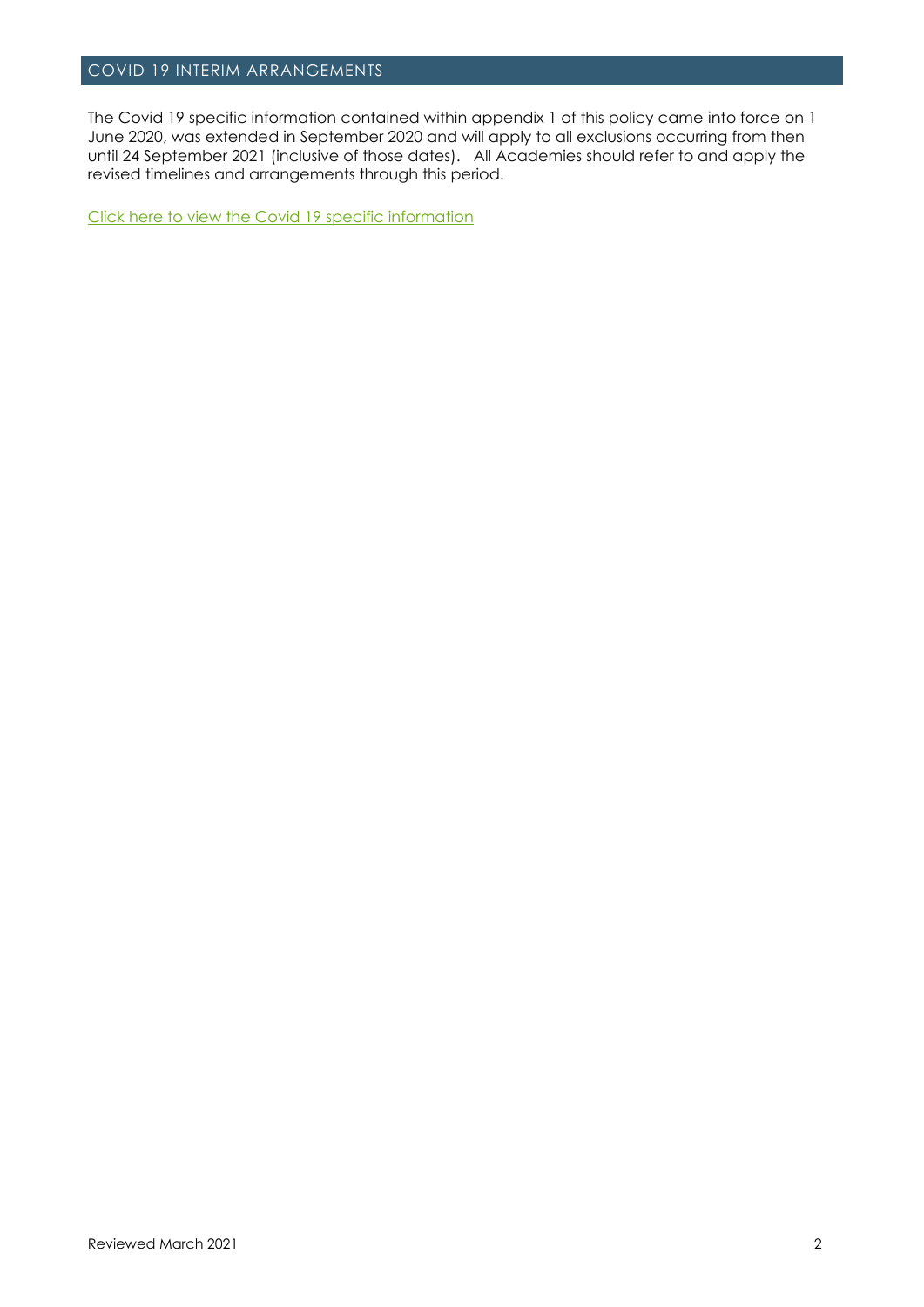#### STATEMENT OF INTENT

At Maltby Learning Trust, we understand that good behaviour and discipline is essential for promoting a high quality education.

Amongst other disciplinary sanctions, the Trust recognises that exclusion of pupils may be necessary where there has been a serious breach, or consistent breaches, of the Trust's Behaviour Policy. Excluding a pupil may also be required in instances where allowing the pupil to remain in school would be damaging to the education and welfare of themselves or others; in all cases, excluding pupils should only be used as a means of last resort.

The Trust has created this policy to clearly define the legal responsibilities of the Principal, Local Governance Committee and LA when responding to pupil exclusions, to ensure that they are dealt with both fairly and lawfully, and in line with DfE statutory auidance.

This policy also aims to secure a pupil's right to an education despite having been excluded, by ensuring that appropriate arrangements are in place.

#### LEGAL FRAMEWORK

This policy has due regard to the related statutory legislation including, but not limited to, the following:

- The Education Act 2002
- The School Discipline (Pupil Exclusions and Reviews) (England) Regulations 2012
- The Education and Inspections Act 2006
- The Education Act 1996
- The Education (Provision of Full-Time Education for Excluded Pupils) (England) Regulations 2007
- The European Convention on Human Rights (ECHR)
- The Equality Act 2010

This policy also has due regard to statutory and non-statutory guidance, including, but not limited to, the following:

- DfE (2017) 'Exclusion from maintained schools, academies and pupil referral units in England'
- DfE (2016) 'Behaviour and discipline in schools'
- DfE (2015) 'Special educational needs and disability code of practice: 0 to 25 years'
- DfE (2018) 'Mental health and behaviour in schools'

This policy will be implemented in conjunction with the following Trust policies and procedures:

- Behaviour Policy
- Anti-Bullying Policy
- Special Educational Needs and Disability (SEND) Policy
- Child Protection and Safeguarding Policy

#### ROLES AND RESPONSIBILITIES

#### THE LOCAL AUTHORITY (LA) IS RESPONSIBLE FOR:

- Having due regard to the relevant statutory guidance when carrying out its duties in relation to the education of LAC.
- Arranging suitable full-time education for any pupil of compulsory school age excluded permanently, in coordination with the Academy.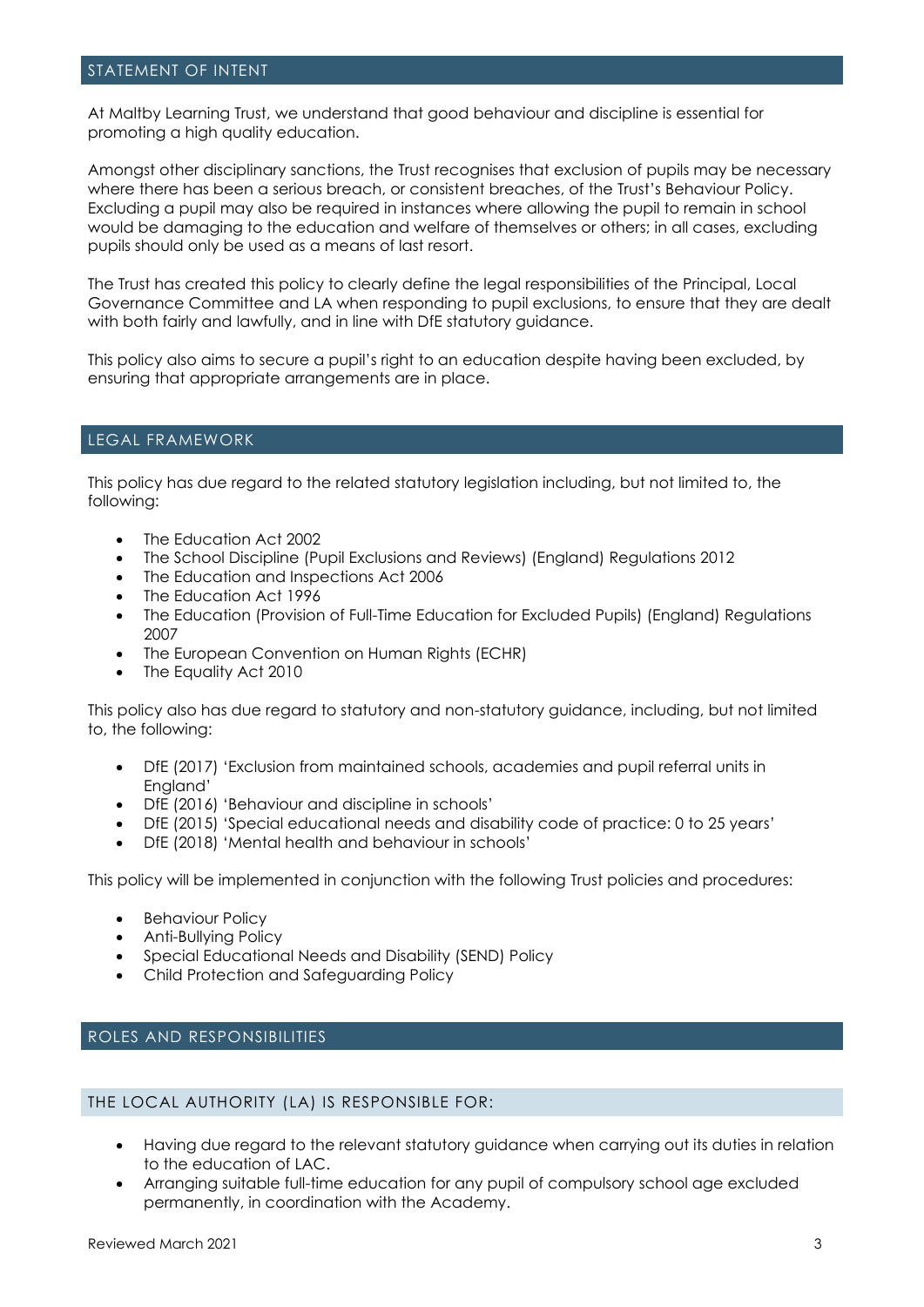- Reviewing and reassessing pupils' needs in consultation with their parents where they have an EHC plan and are excluded permanently, with a view to identifying a new placement.
- Arranging for an independent review panel hearing to review the decision of the Local Governance Committee not to reinstate a permanently excluded pupil where required.
- Arranging the hearing without delay at a time, date and venue convenient for all parties.
- Ensuring the independent review panel consists of three or five members as appropriate, which represent the required categories.
- Appointing a clerk to provide advice to the panel and parties to the review on procedure, law and statutory guidance on exclusions. (This is not statutory)
- Ensuring all panel members and the clerk have received training within the two years prior to the date of the review.
- If requested by parents, appointing a SEND expert to attend the panel and covering the associated costs of this appointment.

# THE TRUST BOARD/LOCAL GOVERNANCE COMMITTEE IS RESPONSIBLE FOR:

- Providing information to the Secretary of State and LA about any exclusions within the last 12 months.
- Arranging suitable full-time education for any pupil of compulsory school age excluded on a fixed-term basis.
- Considering parents' representations about exclusions within 15 school days of receiving notice if the appropriate requirements are met.
- Where an exclusion would result in a pupil missing a public examination or test, considering the exclusion before this date.
- Considering whether it would be appropriate for a pupil to be permitted onto the school premises to sit the public examination or test.
- Arranging the representation meeting at a time and date convenient to all parties, but in compliance with the statutory time limits.
- Adhering to its responsibilities to consider the reinstatement of pupils.
- Considering the interests and circumstances of the excluded pupil, including the circumstances in which they were excluded, and have due regard to the interests of others at the school.
- Using the civil standard of proof (based on the 'balance of probabilities', it is more than likely that the fact is true) when establishing the facts relating to an exclusion.
- Ensuring clear minutes are taken of the representation meeting.
- Noting the outcome of the representation meeting on the pupil's education record, along with copies of relevant papers for future reference.
- Notifying the pupil's parents, the Principal and LA of its decision and the reasons for it, without delay.
- Where appropriate, informing parents of where to apply for an independent review panel.
- Informing parents of relevant sources of information.
- Ensuring a pupil's name is removed from the school admissions register, where appropriate.
- Reconvening within 10 school days to reconsider reinstatement of a pupil where directed to do so by the exclusions review panel.

#### THE CLERK TO THE EXCLUSIONS REVIEW PANEL (OR WHERE NOT APPOINTED, THE RESPONSIBLITIES SHOULD BE ASSUMED BY THE LA) IS RESPONSIBLE FOR:

- Making reasonable efforts to inform the appropriate individuals that they are entitled to:
	- Make written representations to the panel.
	- Attend the hearing and make oral representations to the panel.
	- Be represented.
- Making reasonable efforts to circulate copies of relevant papers at least five school days before the review to all parties.
- Giving all parties details of those attending and their role, once the position is clear.
- Attending the review and ensuring that minutes are produced in accordance with instructions from the panel.

#### THE PRINCIPAL IS RESPONSIBLE FOR: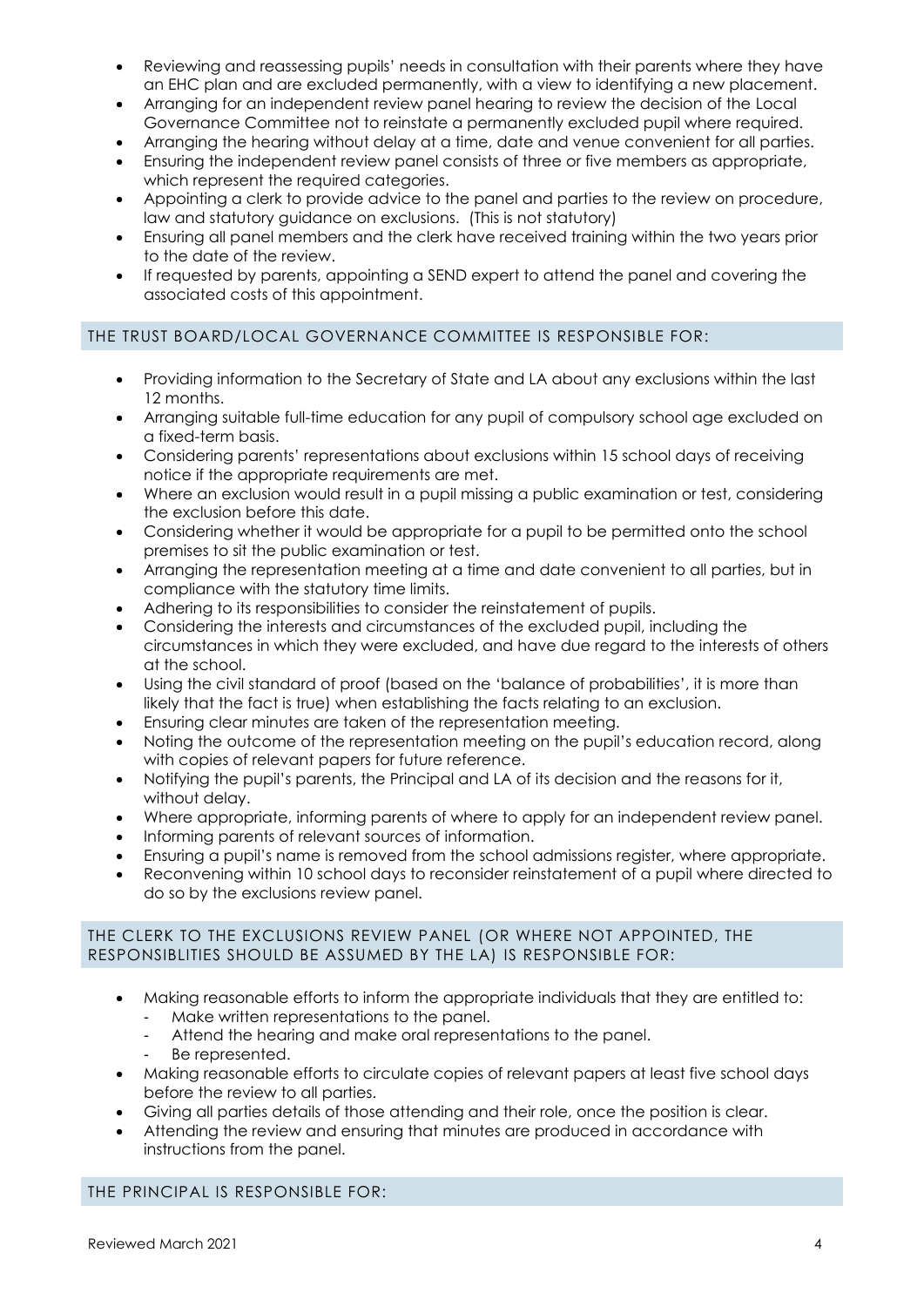- Implementing good levels of discipline to ensure all pupils can benefit from the opportunities provided by education and to minimise potential exclusions.
- Applying the civil standard of proof when establishing the facts in relation to an exclusion.
- Complying with their statutory duties in relation to pupils with SEND when administering the exclusion process, as outlined in the Special Educational Needs and Disability (SEND) Policy.
- Considering any contributing factors that are identified after an incident of poor behaviour has occurred, e.g. if a pupil has suffered bereavement, bullying or has a mental health issue.
- Considering the use of a multi-agency assessment for a pupil who demonstrates persistent disruptive behaviour.
- Reviewing the effectiveness of exclusions as a sanction, e.g. if a pupil has received multiple exclusions or is approaching the legal limit for exclusions in an academic year.
- Considering what extra support may be needed to identify and address the needs of individual pupils, particularly those with SEND, eligible for FSM, LAC and those from certain ethnic groups.
- Engaging effectively with parents in supporting the behaviour of pupils with additional needs.
- Determining whether a pupil will be excluded on disciplinary grounds.
- Withdrawing any exclusions that have not been reviewed by the Local Governance Committee, where appropriate.
- Ensuring any decision to exclude is lawful, rational, reasonable, fair and proportionate.
- Complying with the requirements of the Equality Act 2010 when deciding whether to exclude a pupil.
- Ensuring they have considered their legal duty of care when sending a pupil home following an exclusion.
- Making the decision to exclude based on the evidence available at the time, regardless of any police investigation and/or criminal proceedings.
- Notifying a pupil's parents without delay where the decision is taken to exclude the pupil, including the days on which the parents must ensure the pupil is not present in a public place at any time during school hours, as well as any other necessary information statutorily required.
- Ensuring that all information provided to parents is clear and easily understood.
- Notifying the Local Governance Committee and LA of their decision to exclude a pupil where appropriate, as well as the pupil's home authority if required.
- Notifying the Local Governance Committee once per term of any exclusions not already notified.
- Organising suitable work for excluded pupils where alternative provision cannot be arranged.

# GROUNDS FOR EXCLUSION

The Academy will only exclude a pupil where it is absolutely necessary, and where all other possible disciplinary sanctions, as detailed in the Academy's Behaviour Policy, have failed to be successful.

The following examples of behaviour may underline the Academy's decision to exclude a pupil:

- Any incident which poses a risk to other pupils or members of staff, e.g. bringing a weapon onto the premises
- Any incidents which breach the law
- Persistent and severe bullying
- Verbal and physical abuse
- Constant disruption
- A single, serious and major incident, e.g. serious assault on another individual leading to injury

Pupils can be excluded on a fixed-period basis, i.e. up to 45 school days within a year, or permanently. Similarly, pupils can be permanently excluded following a fixed-period exclusion, where further evidence is presented.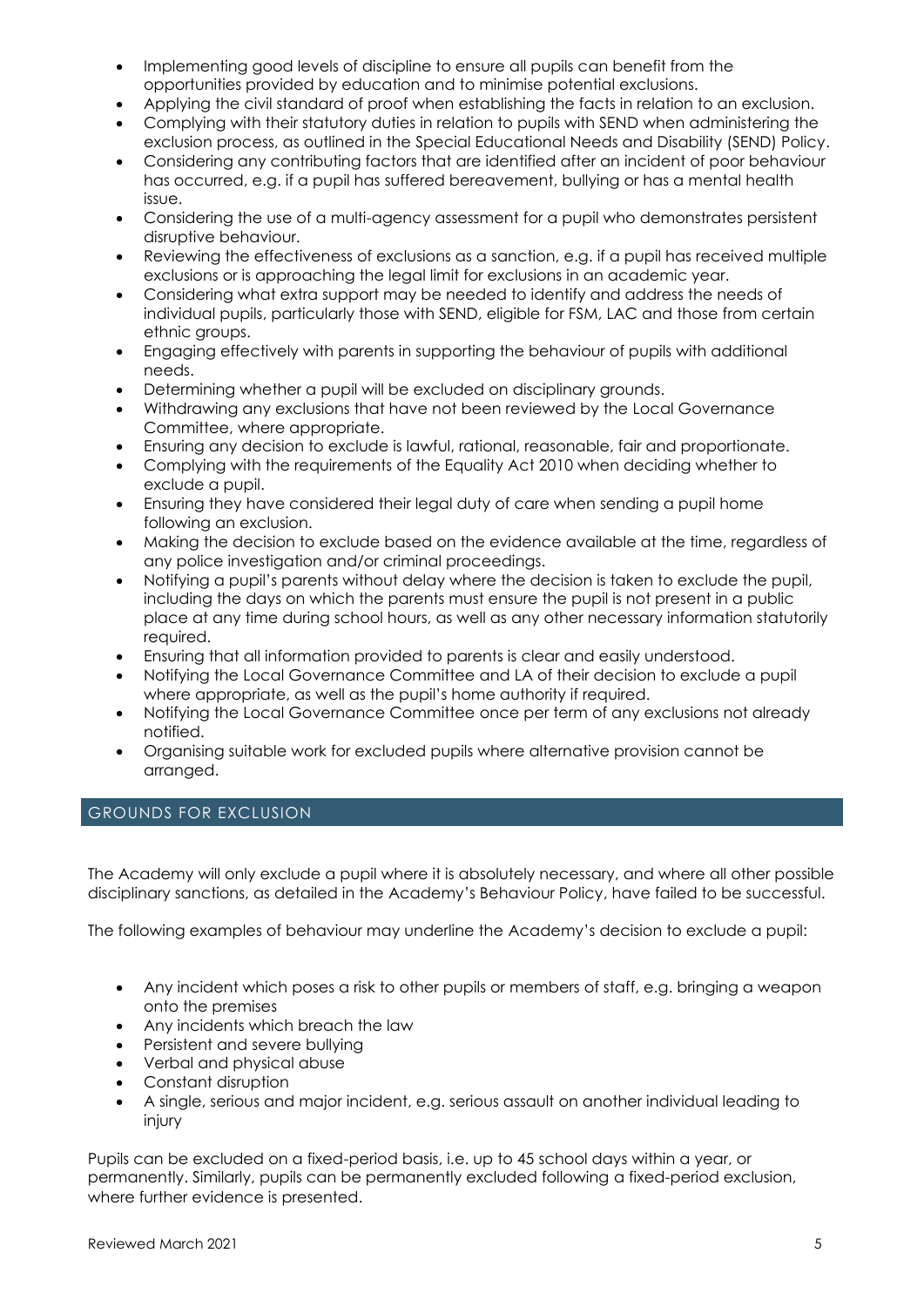In all cases, the Principal will decide which exclusion period a pupil will be subject to, depending on what the circumstances warrant.

#### THE PRINCIPAL'S POWER TO EXCLUDE

Only the Principal has the power to exclude a pupil from the Academy, and is able to decide whether this is on a fixed-period or permanent basis. All exclusions will only be issued on disciplinary grounds.

The Principal is able to exclude pupils from the premises where their behaviour is disruptive during lunchtime. All lunchtime exclusions will be counted as half of a school day.

The Principal is able to consider a pupil's disruptive behaviour outside of the school premises as grounds for exclusion, in accordance with the Academy's Behaviour Policy.

Any decision made to exclude a pupil will be lawful, proportionate and fair, with respect to legislation relating directly to exclusions and the Academy's wider legal duties, including the European Convention on Human Rights (ECHR).

All exclusions will be formally recorded on the pupil information system.

When sending a pupil home following any exclusion, the Principal will ensure that they exercise their duty of care at all times and will always inform the parents.

The Principal will apply the civil standard of proof when responding to the facts relating to an exclusion, i.e. that 'on the balance of probabilities' it is more likely than not that the facts are true.

The Principal may withdraw any exclusion that has not already been reviewed by the Local Governance Committee.

At all times, the Principal will take into account their legal duties under the Equality Act 2010 and the 'Special educational needs and disability code of practice: 0 to 25 years', ensuring that they do not discriminate on any grounds, e.g. race, sex, disability, and will not increase the severity of a pupil's exclusion on these grounds.

The Principal will not issue any 'informal' or 'unofficial' exclusions, such as sending a pupil home to 'cool-off', regardless of whether or not the parents have agreed to this.

The Principal will not use the threat of exclusion as a means of instructing parents to remove their child from the premises.

# FACTORS TO CONSIDER WHEN EXCLUDING A PUPIL

When considering the exclusion of a pupil, the Principal will:

- Allow the pupil the opportunity to present their case.
- Take into account any contributing factors that are identified after a case of poor behaviour has occurred, e.g. if the pupil's wellbeing has been compromised, or they have been subjected to bullying.
- Take into consideration whether the pupil has received multiple exclusions or is approaching the legal limit of 45 excluded days per school year, and whether exclusion is serving as an effective sanction.
- Consider early intervention to address underlying causes of disruptive behaviour, including liaising with external agencies, to assess pupils who demonstrate consistently poor behaviour.

The Principal will consider what extra support may be available for vulnerable pupil groups whose exclusion rates are higher, to reduce their risk of exclusion, including the following: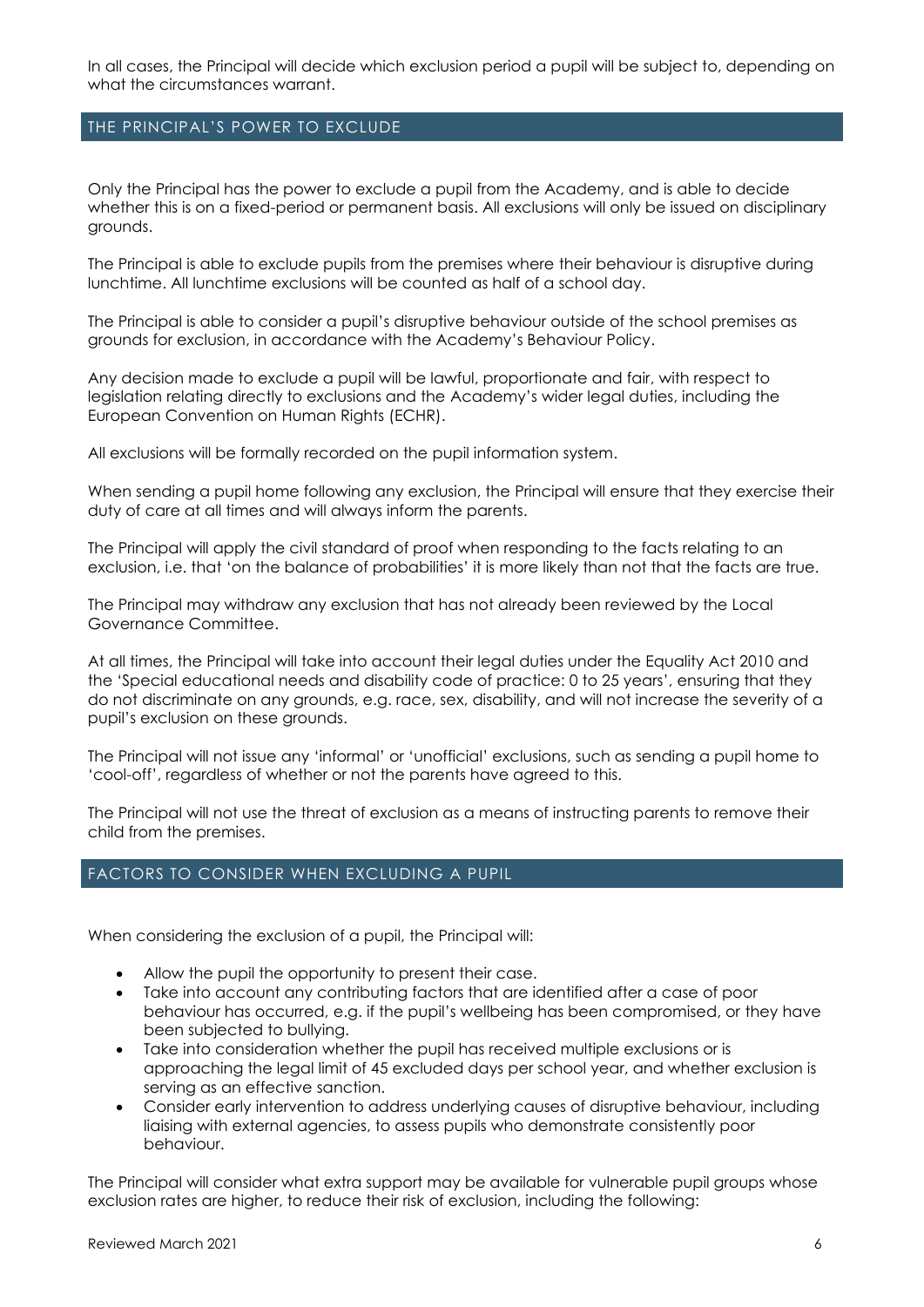- LAC
- Pupils eligible for FSM
- Pupils with SEND
- Certain ethnic groups

The Principal will consider avoiding permanently excluding LAC pupils, those with SEMH issues or pupils with an EHC plan.

Where any member of staff has concerns about vulnerable pupil groups and their behaviour, they will report this to the Principal who will instigate a multi-agency assessment to determine whether the behavioural issues might be as a result of educational, mental health or other needs and vulnerabilities.

Where SEND or SEMH issues are identified, an individual behaviour plan will be created using the graduated response outlined in the Academy's Behaviour Policy. If the pupil continues to endanger the physical or emotional wellbeing of other pupils or staff, despite exhausting the graduated response process, then exclusion may be considered.

In accordance with the Equality Act 2010, under no circumstances will a pupil with identified SEND or SEMH issues be excluded before the graduated response process has been completed.

Where a pupil with SEND or SEMH issues is permanently excluded because of a SEND or SEMHrelated need that could not be met at the Academy, detailed records will be kept highlighting that these pupils are closely tracked and show that the Academy has a close relationship with the pupil's next destination.

The Principal will work in conjunction with the parents of any pupil with additional needs, to establish the most effective support mechanisms.

# DUTY TO INFORM PARENTS

Following the Principal's decision to exclude a pupil, they will immediately inform the parents, in person or by telephone, of the period of the exclusion and the reasons behind this.

The Principal will inform the parents in writing (electronically if written permission has been received from the parents for notices to be sent this way) of the following:

- The reason(s) for the exclusion
- The length of the fixed-period exclusion or, for a permanent exclusion, the fact that it is permanent
- Their right to raise any representations about the exclusion to the Local Governance Committee, including how the pupil will be involved in this and how the representations will be made
- Their right to attend a meeting where there is a legal requirement for the Local Governance Committee to consider the exclusion, and the fact that they are able to bring an accompanying individual
- The arrangements that have been made for the pupil to continue their education prior to the organisation of any alternative provision, or the pupil's return to school
- Relevant sources of free, impartial information

Where the pupil is of compulsory school age, the Principal will inform the parents by the end of the afternoon session that:

• For the first five days of the exclusion (or until the start date of any alternative provision or the end of the exclusion where this is earlier), parents are legally required to ensure that their child is not present in a public place during school hours without justification, and that parents may receive a penalty fine if they fail to do so.

Where the Principal has arranged alternative provision, they will also inform the parents of the following: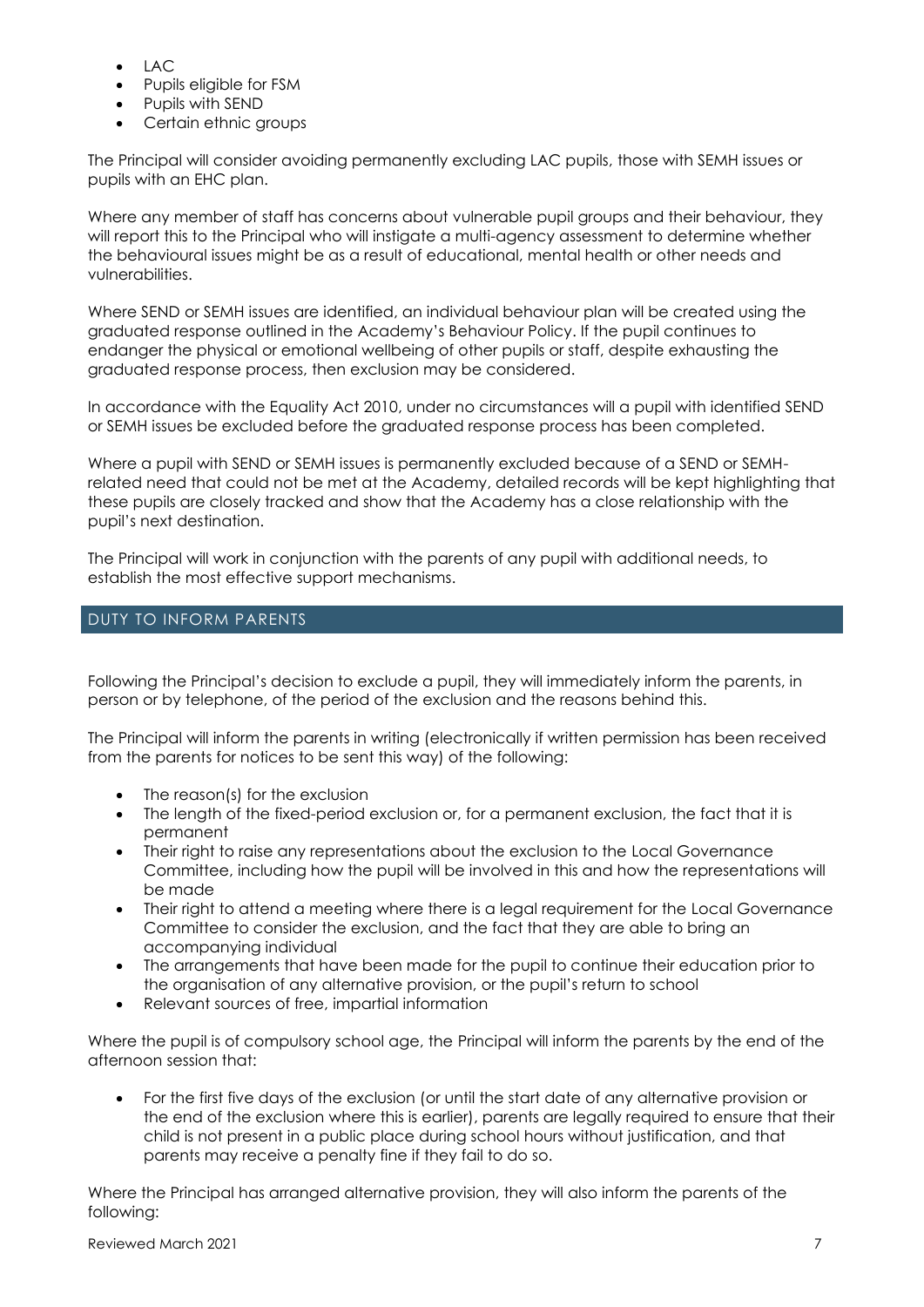- The start and end date for any provision of full-time education
- The address at which the provision will take place
- Any information necessary for the pupil to identify the person they should report to on the starting date

Where the Principal is unable to provide information on alternative provision by the end of the afternoon session, they will provide the information in a subsequent written notice without further delay, and within 48 hours of the pupil beginning the provision.

If the alternative provision is due to begin before the sixth day of the exclusion, the Principal is able to give less than 48 hours of notice, with parental consent.

If the Principal has decided to exclude the pupil for a further fixed period following their original exclusion, or to permanently exclude them, they will notify the parents without delay and issue a new exclusion notice to parents.

# DUTY TO INFORM THE LOCAL GOVERNANCE COMMITTEE AND LA

The Principal will inform the Local Governance Committee and LA, without delay, of the following:

- Any permanent exclusions (including where a fixed-period exclusion is followed by a decision to permanently exclude the pupil)
- Any exclusions which would result in the pupil being excluded for more than five school days in a term (or more than 10 lunchtimes)
- Any exclusions which would result in the pupil being absent from an examination or national curriculum test

For any exclusions, other than those above, the Principal will notify the Local Governance Committee and LA once per term.

All notifications to the Local Governance Committee and LA will include the reasons for exclusion and the duration of any fixed-period exclusion.

If the pupil who is excluded lives outside the LA in which the Academy is located, the Principal will notify the pupil's 'home authority'.

# ARRANGING EDUCATION FOR EXCLUDED PUPILS

For any fixed-period exclusions of more than five school days, the Local Governance Committee will arrange suitable full-time education for the pupil, which will begin no later than the sixth day of exclusion.

Where a pupil receives consecutive fixed-period exclusions, these will be regarded as cumulative, and full-time education will still have to be provided from the sixth day of exclusion.

For permanent exclusions, full-time education will also be provided for the pupil from the sixth day of exclusion.

The Local Governance Committee will not arrange full-time education for any pupil who is currently in their final year of compulsory education, and who does not have any further public examinations to sit.

The Local Governance Committee is aware that it is beneficial to excluded pupils to begin their alternative education arrangements before the sixth day of exclusion. The Local Governance Committee will always attempt to arrange alternative provision before the sixth day of exclusion.

Where it is not possible to arrange alternative provision during the first five days of exclusion, the Academy will ensure that they take reasonable steps to set and mark work for the excluded pupil.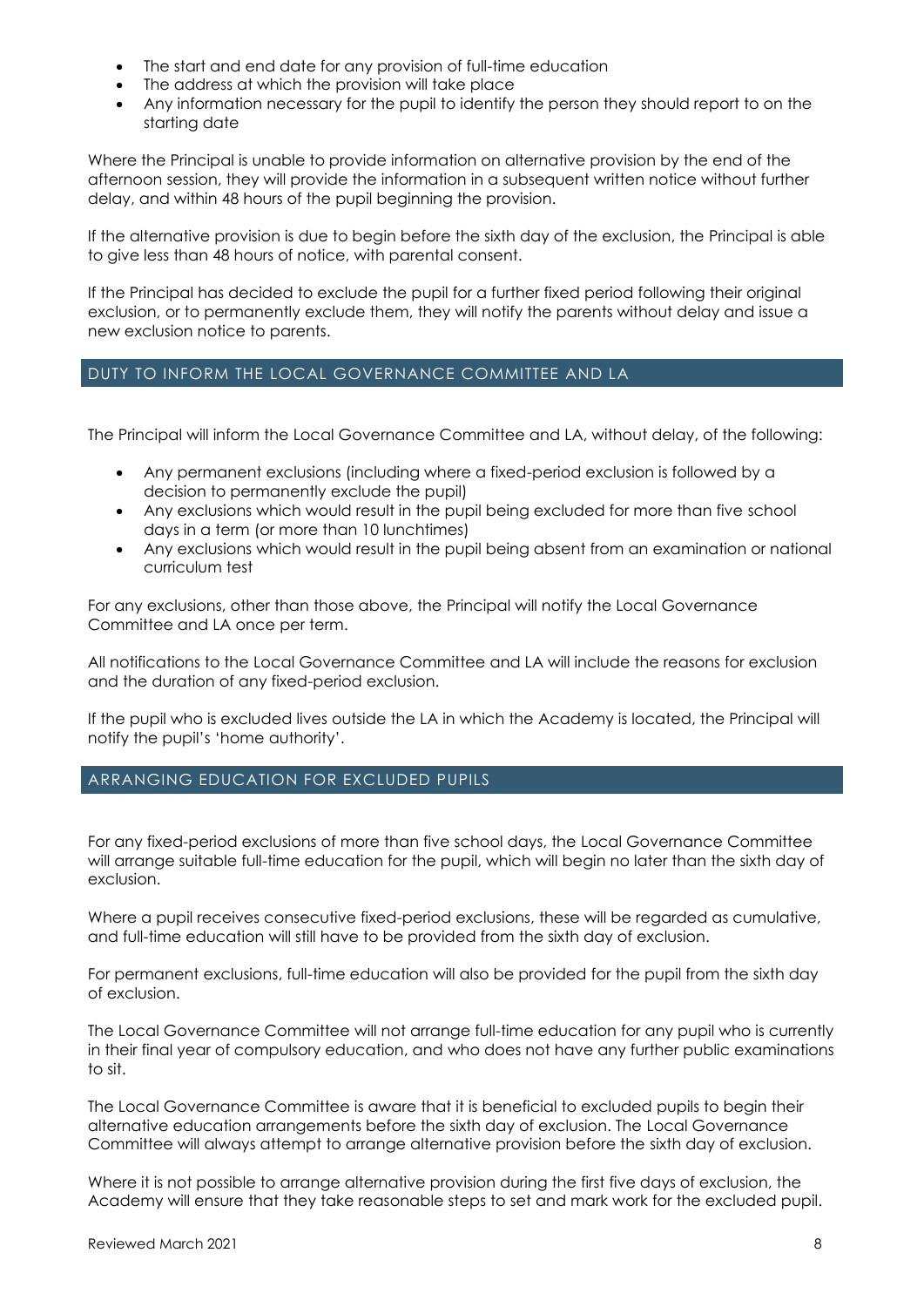If a pupil with SEND has been excluded, the Local Governance Committee will ensure that:

- Any alternative provision is arranged in consultation with the pupil's parents, who are able to request preferences.
- When identifying alternative provision, any EHC plan is reviewed/the pupil's needs are reassessed, also in consultation with the pupil's parents.

# CONSIDERING EXCLUSIONS

The Local Governance Committee will consider any representations made by parents in regard to exclusions.

Parents and, where requested, a friend or representative, the Principal and a member of the LA will be invited to attend any consideration of exclusions and will be able to make representations.

Any meeting to consider reinstatement of a pupil will be arranged at a date and time convenient for all parties, and in compliance with any statutory time limits.

The Local Governance Committee will consider the reinstatement of an excluded pupil, where:

- The exclusion is permanent.
- The exclusion is fixed-period, and would bring the pupil's total number of excluded school days to more than 15 in any given term.
- The exclusion would result in the pupil missing a public examination.

In the case of a fixed-period exclusion where the pupil's total number of excluded days is more than five but less than 15 school days within a term, if requested by the parents, the Local Governance Committee will consider exclusions within 50 school days of receiving notification.

In the case of a fixed period exclusion, where the pupil's total number of excluded school days does not amount to more than five, in the absence of any such representations, the Local Governance Committee is not required to meet and cannot direct the reinstatement of the pupil.

Where exclusion would result in a pupil missing a public examination, the Local Governance Committee will consider the exclusion before the test to decide whether the pupil should be reinstated in time to take the examination.

If it is not practicable for a sufficient number of governors to consider the decision before the examination, a smaller sub-committee will consider the exclusion and decide whether or not to reinstate the pupil.

In light of the above, the Local Governance Committee will also consider whether it would be appropriate to allow the excluded pupil to enter the premises to take the examination.

When considering the reinstatement of an excluded pupil, the Local Governance Committee will:

- Only discuss the exclusion with the parties present at the meeting.
- Ask for any written evidence prior to the meeting.
- Circulate any written evidence and information to all parties, at least five school days in advance of the meeting.
- Allow pupils and parents to be accompanied by a person of their choice at the meeting.
- Consider what reasonable adjustments need to be made to support the attendance and contribution of parties at the meeting.
- Identify the steps needed to enable and encourage the excluded pupil to attend the meeting and speak on their behalf, or how they may contribute personal views by other means if attendance is not possible.
- Consider the interests and circumstances of the excluded pupil, including the grounds for exclusion.

REACHING A DECISION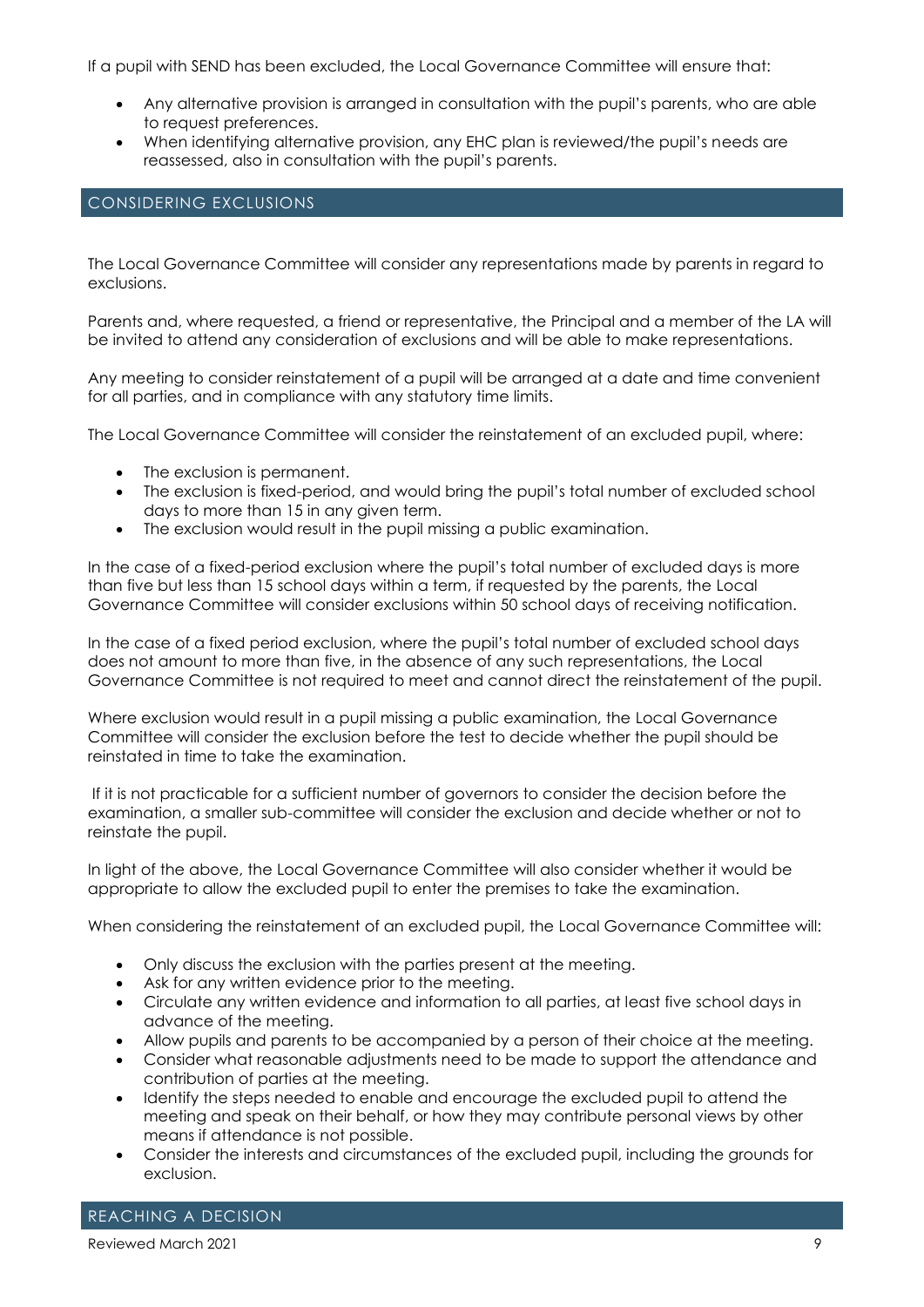After considering exclusions, the Local Governance Committee will either:

- Decline to reinstate the pupil.
- Direct the reinstatement of the pupil immediately, or on a specified date.

If reinstatement would make no practical difference, e.g. if the pupil has already returned to school following a fixed-period exclusion or the parents make clear they do not want their child reinstated, the Local Governance Committee will still consider whether the pupil should be officially reinstated, and whether the Principal's decision to exclude the pupil was fair, lawful and proportionate, based on the evidence presented.

The Local Governance Committee will apply the civil standard of proof when responding to the facts relating to an exclusion, it is more likely than not that the facts are true.

To reach a decision, the Local Governance Committee will:

- Identify the steps they intend to take to ensure that all parties involved will have the opportunity to participate and present their views.
- Ensure that minutes are taken of the meeting as a record of the evidence that was considered.
- Ask all parties to withdraw from the meeting before concluding their decision.
- Consider whether the exclusion of the pupil was lawful, proportionate and fair, taking into account the Principal's legal duties and any evidence that was presented to the Local Governance Committee in relation to the decision to exclude.
- Record the outcome of the decision on the pupil's educational records, along with copies, which will be kept for at least six months.
- Make a note of their findings, where they have considered an exclusion but cannot reinstate the pupil.

#### NOTIFICATION OF CONSIDERED EXCLUSIONS

The Local Governance Committee will notify the parents of the excluded pupil, the Principal and the LA of their decision following the consideration of an exclusion, in writing and without delay.

In the case of a permanent exclusion, where the Local Governance Committee decides not to reinstate the pupil, they will notify the parents:

- That it is permanent, and their right for it to be reviewed by an independent review panel.
- Of the date by which an application for review must be made.
- Of the name and address of whom the review application should be submitted to.
- That any application should set out the grounds on which it is being made and that, where appropriate, this should include reference to how a pupil's SEND is considered relevant to the exclusion.
- That, regardless of whether a pupil has been identified as having SEND, the parents have a right to a SEND expert at the review.
- Of the role of the SEND expert that will attend the review, and that the parents will not be charged for this.
- That they are required to make it clear if they wish for a SEND expert to attend the review.
- That they may appoint someone at their own expense to make representations to the panel.

The Local Governance Committee will also notify parents that, if they believe an exclusion has been issued as a result of discrimination, then they are required to make a claim under the Equality Act 2010 to the First-tier Tribunal (SEND), and that this should be within six months of when the discrimination allegedly took place.

After any conclusion, the Local Governance Committee will notify the parents, and all other parties involved, of the decision that was made and the reasoning for this, in sufficient detail.

#### Reviewed March 2021 2021 2022 12:00 12:00 12:00 12:00 12:00 12:00 12:00 12:00 12:00 12:00 12:00 12:00 12:00 12:00 12:00 12:00 12:00 12:00 12:00 12:00 12:00 12:00 12:00 12:00 12:00 12:00 12:00 12:00 12:00 12:00 12:00 12:00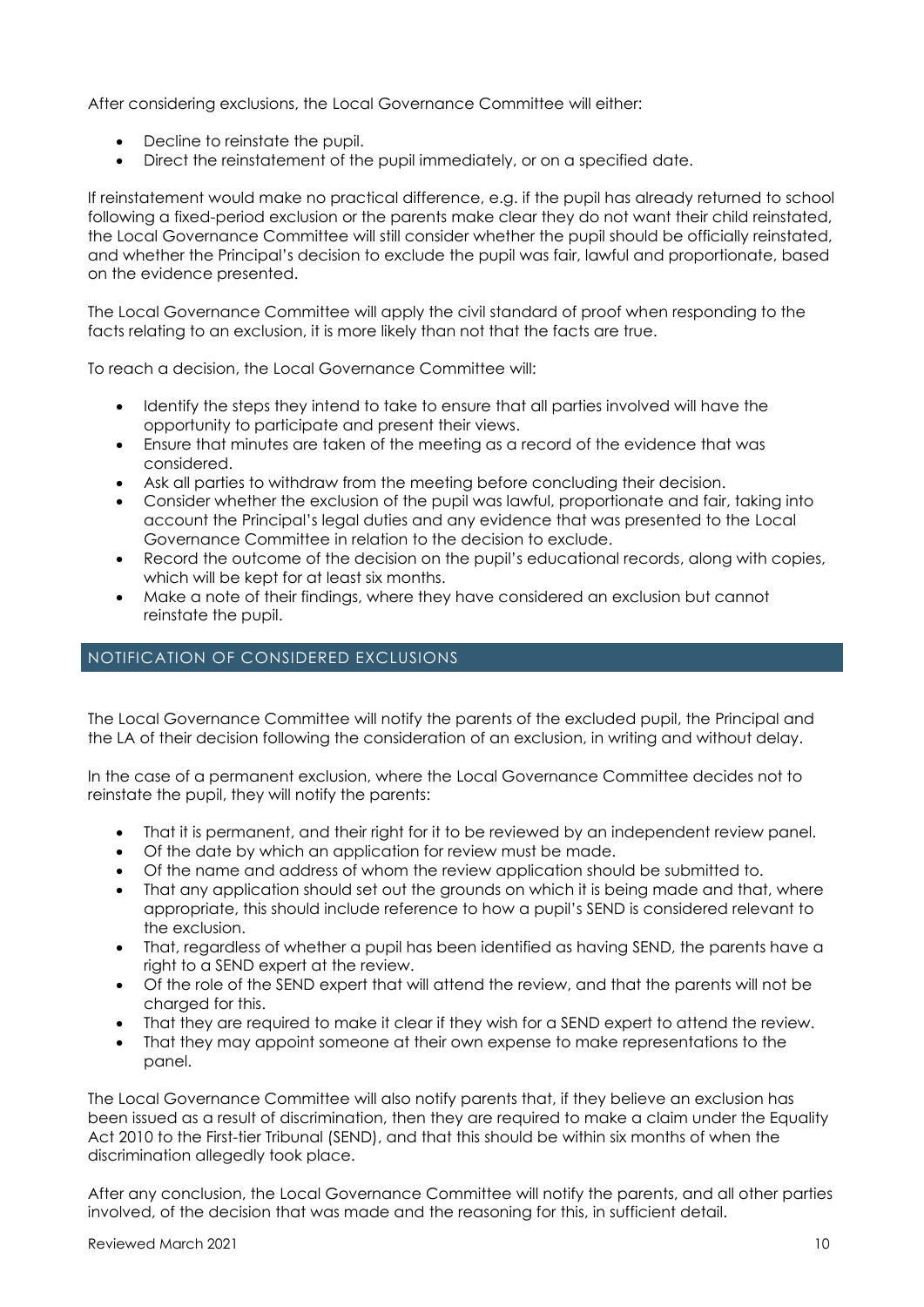# REMOVING PERMANENTLY EXCLUDED PUPILS FROM THE SCHOOL REGISTER

The Principal will remove pupils from the school register if:

- 15 school days have passed since the parents were notified of the Local Governance Committee's decision not to reinstate the pupil and no application for an independent panel review has been received.
- The parents have stated in writing that they will not be applying for an independent panel review following a permanent exclusion.

If an application for an independent panel review has been made within 15 school days, the Principal will wait until the review has been determined, or abandoned, and until the Local Governance Committee has completed any reconsideration that the panel recommended or directed it to carry out, before removing the pupil from the school register.

If a pupil's name is to be removed from the register, the Principal will make a return to the LA, which will include:

- All the particulars which were entered in the register.
- The address of any parent with whom the pupil normally resides.
- The grounds upon which the pupil's name is to be removed from the register.

Any return to the LA will be made as soon as the grounds for removal are met and no later than the date in which the pupil's name was removed.

If a pupil's name has been removed from the register and a discrimination claim is made, the pupil may be reinstated following a decision made by the First-tier Tribunal (SEND) or County Court.

Whilst a pupil's name remains on the admissions register, the appropriate code will be used to mark the pupil's attendance:

- Code B: Education off-site
- Code D: Dual registration
- Code E: Absent and not attending alternative provision

# INDEPENDENT REVIEW PANEL

The LA will review the Local Governance Committee's decision not to reinstate a permanently excluded pupil, if the parents submit their application for this within the required time frame.

The LA will constitute an independent review panel of three or five members that represent the following categories:

- A lay member to chair the panel. This individual will not have worked in any school in a paid capacity.
- A current or former school governor who has served for at least 12 consecutive months in the last five years.
- A Principal or individual who has been a Principal within the last five years.

Parents are required to submit their applications within:

- 15 school days of the Local Governance Committee's notification of their decision.
- 15 school days of the final determination of a discriminatory claim made under the Equality Act 2010.

Any application made outside of this timeframe will not be reviewed.

Reviewed March 2021 2021 2021 2022 12:00:00 11:00:00 11:00:00 11:00:00 11:00:00 11:00:00 11:00:00 11:00:00 11:00:00 11:00:00 11:00:00 11:00:00 11:00:00 11:00:00 11:00:00 11:00:00 11:00:00 11:00:00 11:00:00 11:00:00 11:00:0 Parents are able to request an independent panel review even if they did not make a case to, or attend, the Local Governance Committee's initial consideration of the exclusion.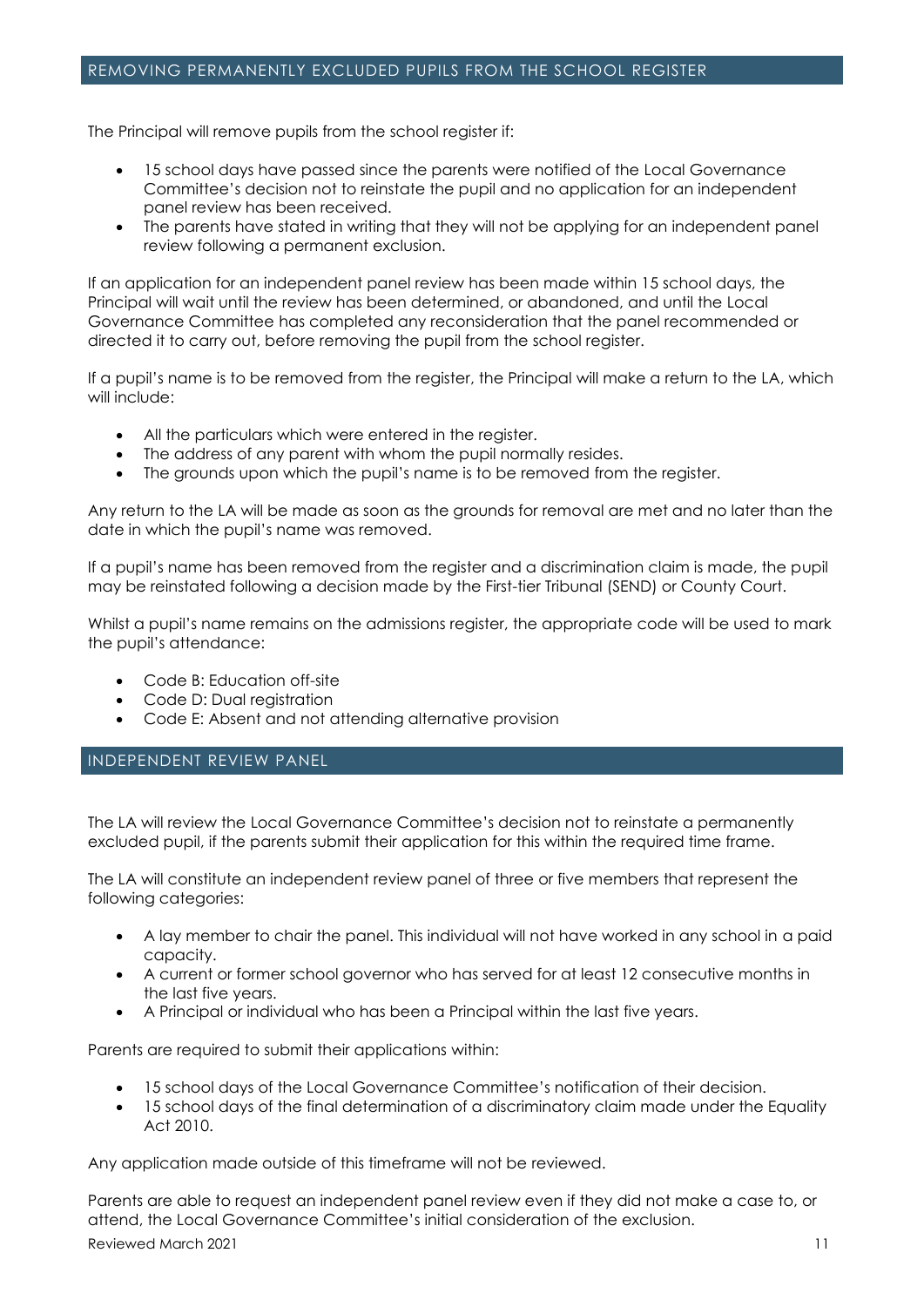The LA will adhere to all statutory guidelines when conducting an independent panel review, as outlined in the DfE's statutory guidance document 'Exclusion from maintained schools, academies and pupil referral units in England' 2017.

# APPOINTING A SEND EXPERT

If requested by parents in their application for an independent review panel, the LA will appoint a SEND expert to attend the panel and cover the associated costs of this appointment.

The LA will make arrangements to indemnify the SEND expert against any legal costs and expenses reasonably incurred as a result of any decisions or actions connected to the review and which are taken in good faith.

Parents have a right to request the attendance of a SEND expert at a review, regardless of whether the Academy recognises that their child has SEND.

The SEND expert's role is set out in this policy.

Individuals will not serve as a SEND expert if they have, or at any time have had, any connection with the LA, Academy, parents or pupil, or the incident leading to the exclusion, which might reasonably be taken to raise doubts about their ability to act impartially; however, an individual is not taken to have such a connection solely because they are an employee of the LA.

The SEND expert will be a professional with first-hand experience of the assessment and support of SEND, as well as an understanding of the legal requirements on schools in relation to SEND. Examples of suitable individuals might include educational psychologists; specialist SEND teachers; SENCOs; and behaviour support teachers.

Recently retired individuals are not precluded from fulfilling this role; however, the LA will, during interview, assess the knowledge of such individuals in order to ensure that they have a good understanding of current practice and the legal requirements on schools in relation to SEND.

Whilst individuals are not automatically taken to be partial simply because they are an employee of, or contracted by, the LA, they will not have had any previous involvement in the assessment or support of SEND for the excluded pupil, or siblings of the excluded pupil. The LA will request that prospective SEND experts declare any conflict of interest at the earliest opportunity.

The final decision on the appointment of a SEND expert is for the LA to make, but it will take reasonable steps to ensure that parents have confidence in the impartiality and capability of the SEND expert. Where possible, this will include offering parents a choice of SEND expert. In order to meet its duties within the statutory time frame, the LA will consider maintaining a list of individuals capable of performing the role of SEND expert in advance of a request.

The LA will determine the amount of any payment in relation to the appointment of the SEND expert, such as financial loss, travel and subsistence allowances.

# THE ROLE OF A SEND EXPERT

The SEND expert's role is analogous to an expert witness, providing (orally and/or written) impartial advice to the panel on how SEND might be relevant to the exclusion. The SEND expert will base their advice on the evidence provided to the panel. The SEND expert's role does not include making an assessment of the pupil's SEND.

The focus of the SEND expert's advice will be on whether the Academy's policies which relate to SEND, or the application of these policies in relation to the excluded pupil, were legal, reasonable and procedurally fair. If the SEND expert believes that this was not the case, they will, where possible, advise the panel on the possible contribution this could have made to the circumstances of the pupil's exclusion.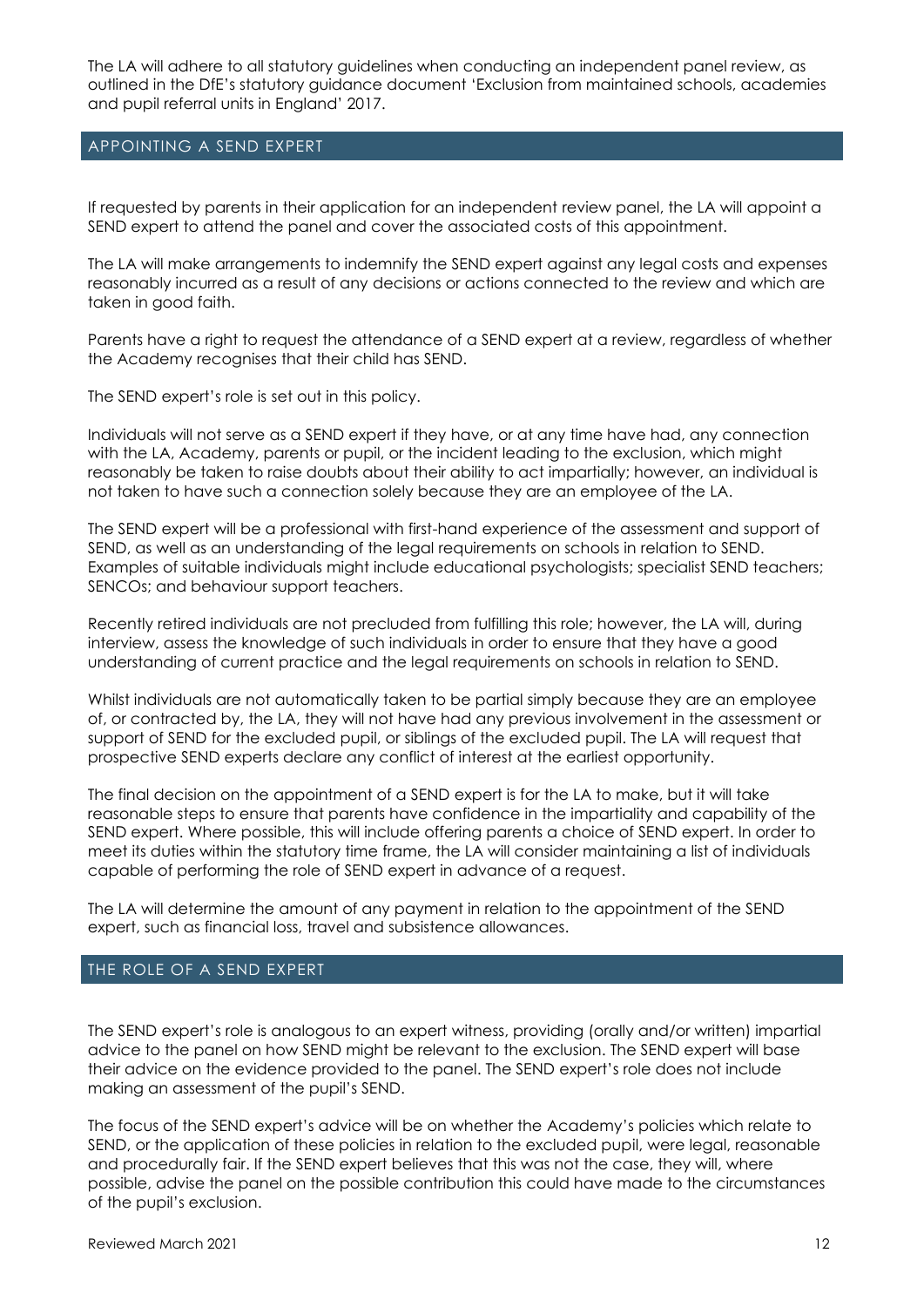Where the Academy does not recognise that a pupil has SEND, the SEND expert will advise the panel on whether they believe the school acted in a legal, reasonable and procedurally fair way with respect to the identification of any SEND that the pupil may potentially have, and any contribution that this could have made to the circumstances of the pupil's exclusion.

The SEND expert will not criticise an Academy's policies or actions simply because they believe a different approach should have been followed or because another school might have taken a different approach.

#### APPOINTING A CLERK

The LA will decide whether to appoint a clerk to the independent review panel, or to make alternative arrangements to administer the panel.

The LA will ensure that the clerk did not serve as clerk to the Local Governance Committee when the decision was made not to reinstate the pupil.

#### THE ROLE OF A CLERK

The clerk's role is to provide advice to the panel and parties to the review on procedure, law and statutory guidance on exclusions.

The clerk will:

- Identify, in advance of the meeting, whether the excluded pupil wishes to attend the panel hearing, taking reasonable steps to enable the pupil to feedback their views, irrespective of their attendance.
- Identify, in advance of the meeting, whether any alleged victims of the incident(s) leading up to the exclusion wish to attend the panel hearing, taking reasonable steps to enable them to feedback their views, irrespective of their attendance.
- Ensure that the panel is able to hear from any witnesses to the incident(s) leading to the exclusion, taking into account the fact that some of these people may be pupils at the school (Pupils under 18-years-old will not be allowed to appear in person without parental consent).
- Inform the parents, Principal and Local Governance Committee, that they are entitled to: make oral and written representations to the panel; attend the hearing; and be represented.
- Ensure that all parties are:
- Provided with copies of relevant papers at least five school days before the review, notifying the panel if any requested documents have not been provided in case the panel wishes to adjourn until a later date.
- Informed about who is attending the meeting, and what their roles are.
- Attend the review and ensure that minutes are produced in accordance with instructions from the independent review panel.

Where a clerk is not appointed, the LA will undertake the functions outlined above.

#### THE DUTIES OF INDEPENDENT REVIEW PANEL MEMBERS IN THE CONDUCT OF A REVIEW PANEL

The role of the panel is to review the Local Governance Committee's decision not to reinstate a permanently excluded pupil. In reviewing the decision, the panel will consider the interests and circumstances of the excluded pupil, including the circumstances in which the pupil was excluded, and have regard to the interests of other pupils and people working at the Academy.

The panel will apply the civil standard of proof, rather than the criminal standard of 'beyond reasonable doubt'.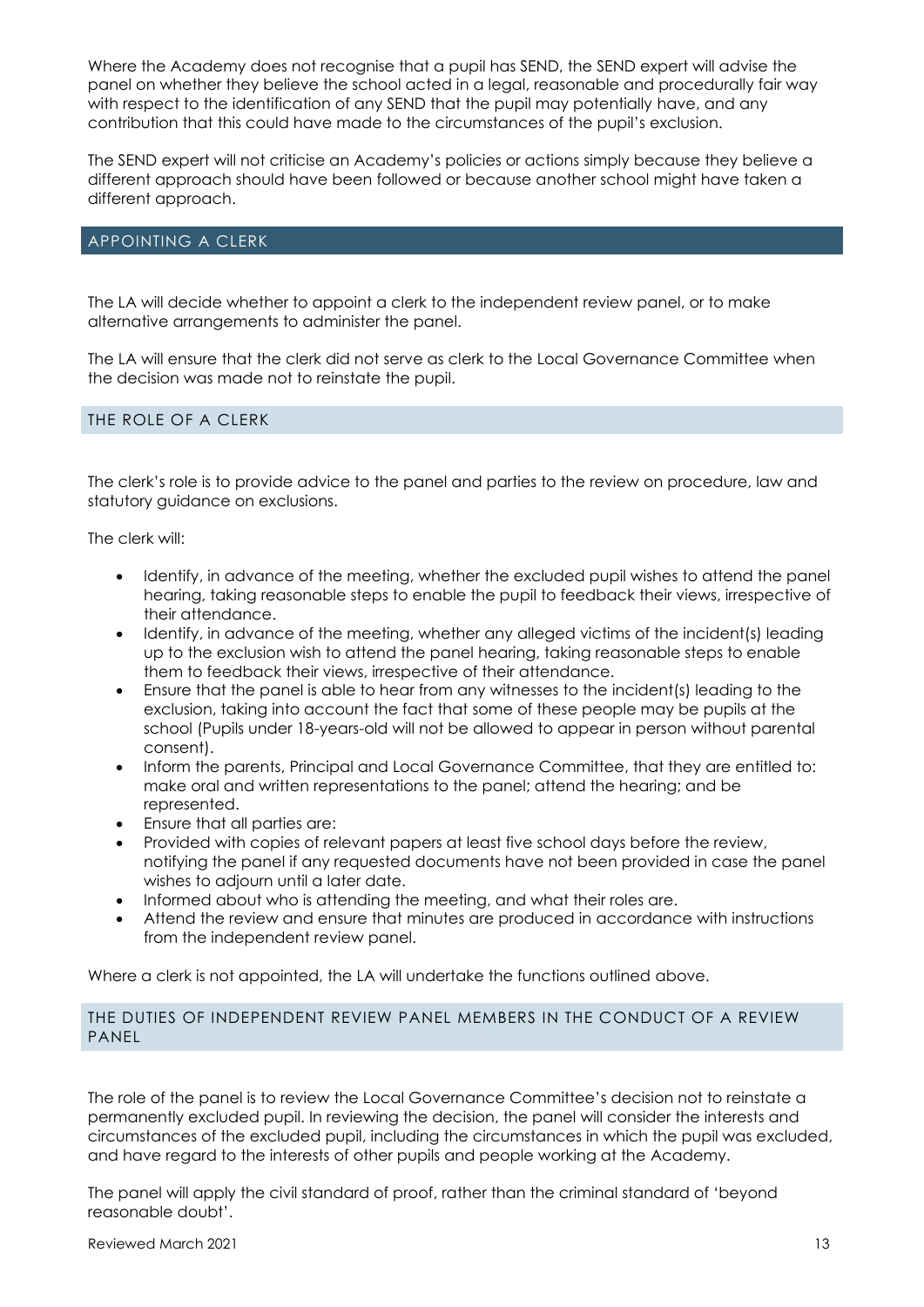Following the review, the panel will do one of the following:

- Uphold the decision.
- Recommend that the Local Governance Committee reconsiders reinstatement.
- Quash the decision and direct that the Local Governance Committee reconsiders reinstatement.

The panel's decision does not have to be unanimous and can be decided by a majority vote. It is binding on the pupil, parents, the Local Governance Committee, Principal and the LA.

#### RECONSIDERING REINSTATEMENT FOLLOWING A REVIEW

Where the independent review panel instructs the Local Governance Committee to reconsider their decision not to reinstate a pupil, they will do so within 10 school days of being given notice of the review panel's decision.

The Academy is aware that if, following an instruction to reconsider, the Local Governance Committee does not offer to reinstate the pupil, then the Academy will be required to make a payment of £4,000 directly to the LA area in which the Academy is located.

Where the independent review panel recommends that the Local Governance Committee should reconsider their decision not to reinstate a pupil, they will do so within 10 school days of being given notice of the review panel's decision.

If, following reconsideration, the Local Governance Committee offers to reinstate the pupil but the parents decline, no adjustment will be made to the Academy's budget.

Following reconsideration, the Local Governance Committee will notify the parents, the Principal and the LA of their reconsidered decision and the reasons for this.

#### CRIMINAL INVESTIGATIONS

The Principal will not postpone taking a decision to exclude a pupil due to a police investigation being underway, or any criminal proceedings that are in place.

The Principal will give particular consideration when deciding to exclude a pupil where evidence is limited by a police investigation, to ensure that any decision made is fair and reasonable.

If the Local Governance Committee is required to consider the Principal's decision in these circumstances, they will not postpone the meeting and will make a decision based on the evidence available.

#### TRAINING REQUIREMENTS

The LA will ensure that all independent review panel members and clerks have received training within the two years prior to the date of the review.

Training will cover:

- The requirements of the legislation, regulations and statutory guidance governing exclusions.
- The need for the panel to observe procedural fairness and the rules of natural justice.
- The role of the chair of a review panel.
- The role of the clerk to a review panel.
- The duties of Principals, Local Governance Committees and the panel under the Equality Act 2010.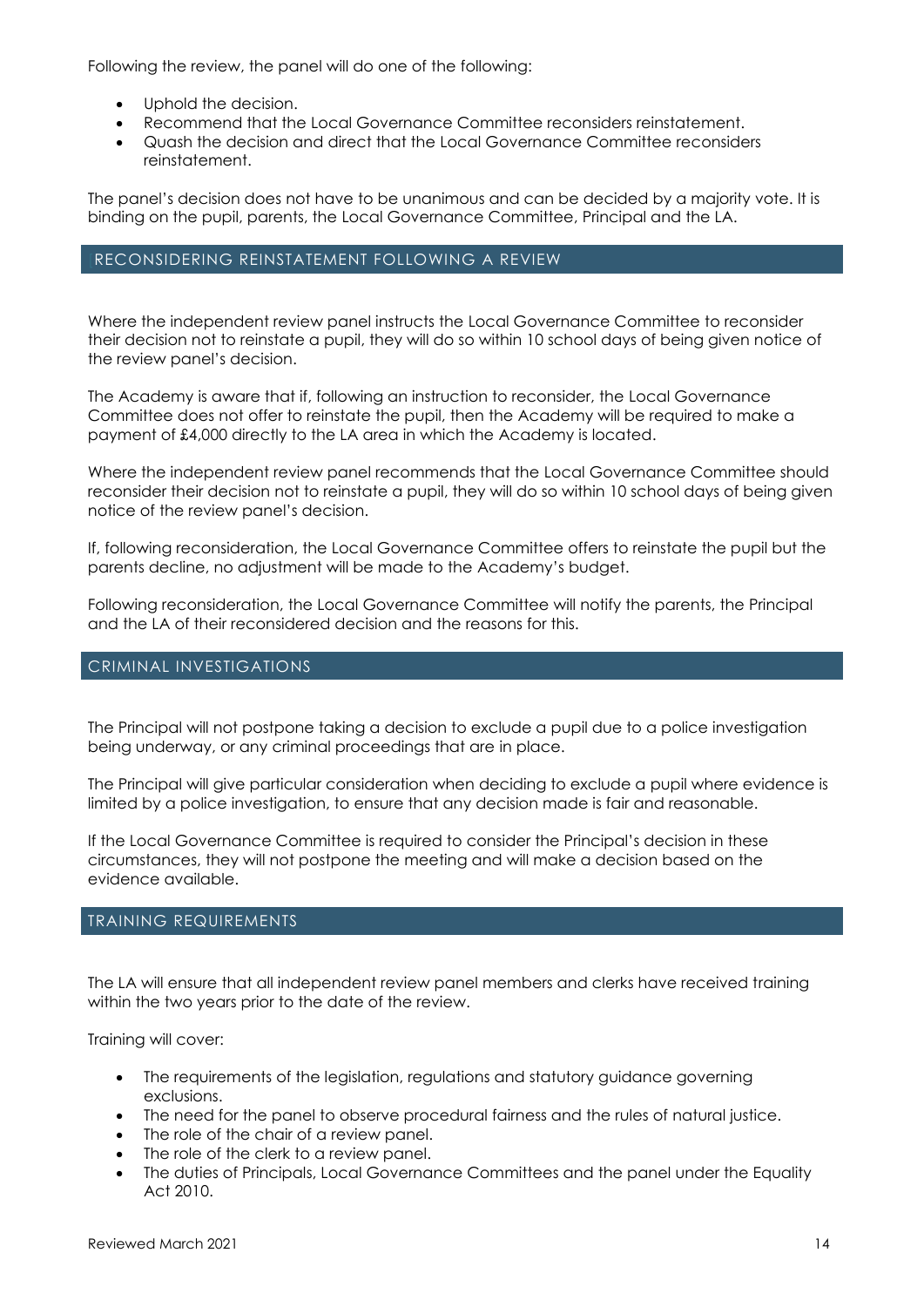• The effect of section 6 of the Human Rights Act 1998 and the need to act in a manner compatible with human rights protected by that Act.

Clerks will also have an up-to-date understanding on developments in case law which are relevant to exclusion.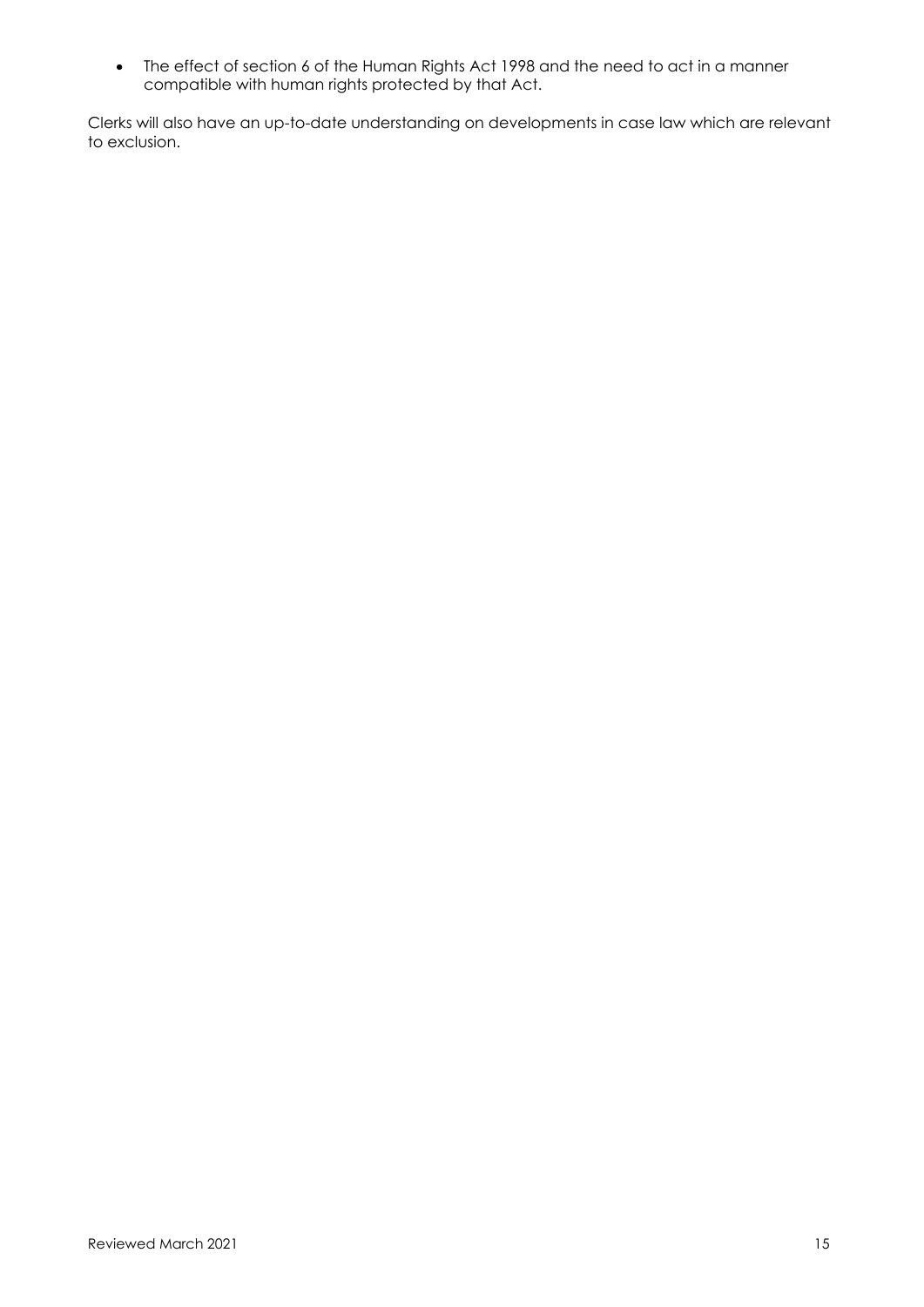# REVIEWING THE PRINCIPAL'S EXCLUSION DECISION

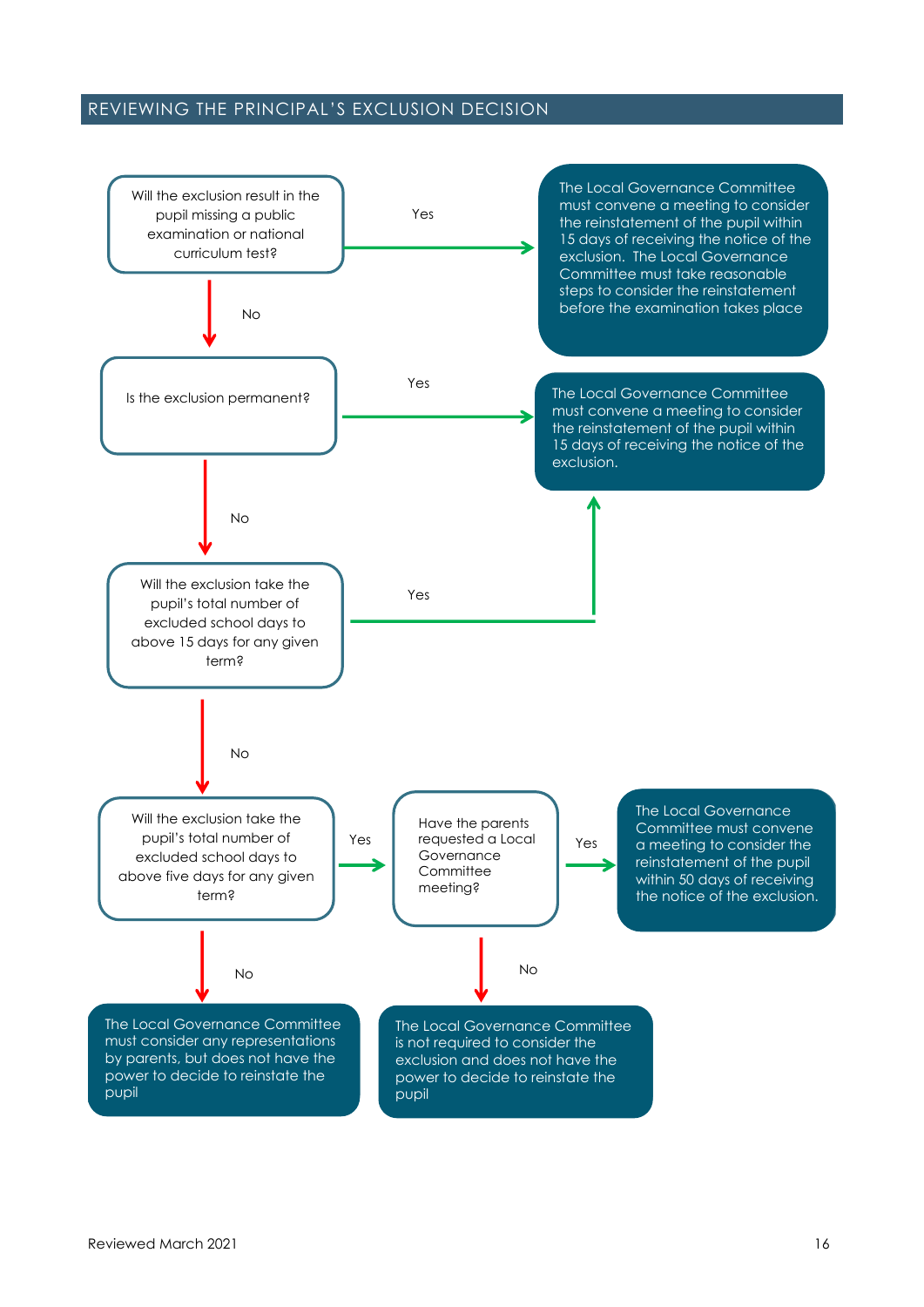# <span id="page-16-0"></span>APPENDIX 1 - **CHANGES TO THE EXCLUSION PROCESS DURING THE CORONAVIRUS (COVID-19) PANDEMIC**

Some temporary changes have been made to the school exclusion process due to the coronavirus (COVID-19) pandemic. The arrangements and procedures that must follow a decision to exclude on disciplinary grounds, as set out in our wider Exclusion Policy above, remain unchanged unless noted within this appendix. This appendix sets out what these changes are and what this means for our exclusion procedures in practice.

# IMPORTANT DATES

All exclusions occurring between 25 September 2020 and 24 September 2021 (inclusive of those dates) are subject to amended arrangements with regards to:

- the use of remote access technology (for example, video conferencing or telephone conferencing software) for meetings of Local Governance Committees or independent review panels.
- the deadline for applications for an independent review.

Local Governance Committees and independent review panels (IRPs) who have a duty to meet to discuss an exclusion that occurred between 25 September 2020 and 24 September 2021 may be eligible for time extensions in some circumstances.

Meetings relating to exclusions occurring between 25 September 2020 and 24 September 2021 will take place within the normal timescales described in the [suspensions and exclusions from](https://www.gov.uk/government/publications/school-exclusion)  [maintained schools, academies and pupil referral units in England statutory guidance.](https://www.gov.uk/government/publications/school-exclusion)

Local Governance Committees and arranging authorities for IRPs will take all reasonable steps to meet the normal deadlines for suspensions and exclusions occurring after 24 September 2020.

They will:

- consider the [actions for schools during the coronavirus \(COVID-19\) outbreak.](https://www.gov.uk/government/publications/actions-for-schools-during-the-coronavirus-outbreak)
- facilitate remote access meetings where it is not reasonably practicable to meet in person.

If the deadlines are missed because of coronavirus (COVID-19), the meeting will be held as soon as it becomes reasonably practicable to meet either in person or via remote access (respecting the conditions for such a meeting).

An exclusion will be taken as having 'occurred' on the first day of the exclusion.

Any exclusions covered by these arrangements will continue to be subject to them until the procedures for scrutiny of the exclusion have been exhausted.

#### TIMESCALES FOR EXCLUSIONS BETWEEN 25 SEPTEMBER 2020 AND 24 SEPTEMBER 2021

Exclusions between 25 September 2020 and 24 September 2021 (inclusive) will follow the deadlines in the suspensions and exclusions from maintained schools, academies and pupil referral units in [England statutory guidance,](https://www.gov.uk/government/publications/school-exclusion) other than the deadline for the application of an independent review.

If it is not reasonably practicable to meet by the usual deadline either in person because of coronavirus (COVID-19), or by remote access because of the conditions for a remote access meeting, the meeting will not be delayed any longer than is reasonably necessary because of coronavirus (COVID-19).

#### TIMESCALES FOR EXCLUSIONS BETWEEN 25 SEPTEMBER 2020 AND 24 SEPTEMBER 2021

Reviewed March 2021 2008 17 November 2021 2008 17 November 2021 2009 17 November 2021 2009 17 November 2021 20 Meetings relating to exclusions occurring between 25 September 2020 and 24 September 2021 will take place within the normal timescales described in suspensions and exclusions from maintained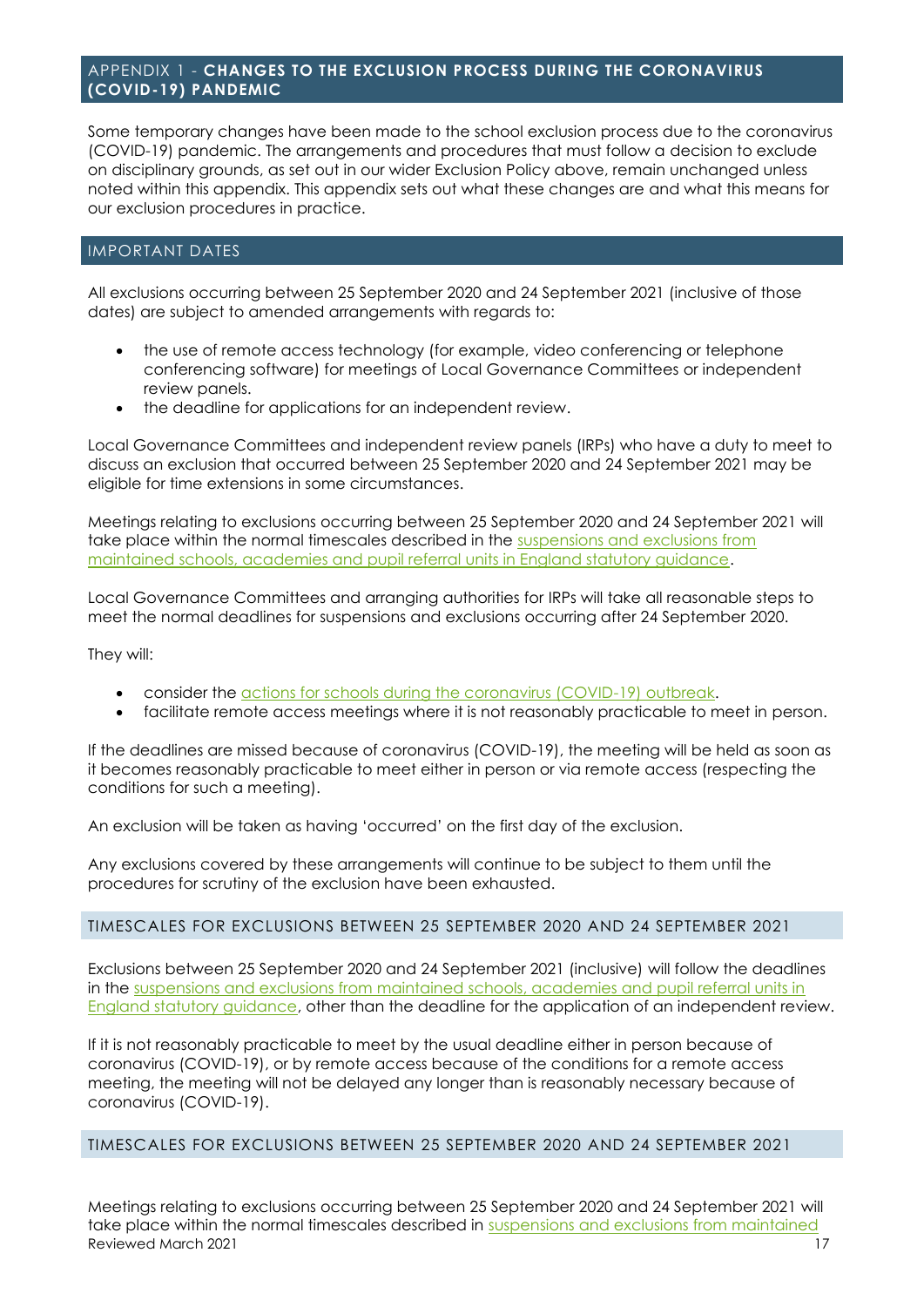[schools, academies and pupil referral units in England.](https://www.gov.uk/government/publications/school-exclusion) If the deadlines are missed because of coronavirus (COVID-19), the meeting will be held as soon as it is reasonably practicable to meet in person or via remote access (respecting the conditions for such a meeting).

# TIMESCALES FOR MEETINGS OF INDEPENDENT REVIEW PANELS TO CONSIDER EXCLUSIONS

The timescale for the meeting will be extended to 25 school days, or as long as reasonably necessary for a reason related to coronavirus (COVID-19) if:

- it has not been reasonably practicable for a review panel to meet in person within the original time limit of 15 school days for reasons related to coronavirus (COVID-19).
- it has not been reasonably practicable to meet via remote access for a reason relating to the conditions for a remote access meeting.

To minimise uncertainty for pupils and their families, the arranging authority should reassess at regular intervals whether it is reasonably practicable to meet. If it is, they should arrange this without delay.

# REMOTE MEETINGS

For exclusions occurring between 25 September 2020 and 24 September 2021 (inclusive of those dates), meetings of Local Governance Committees or IRPs will be held via remote access if:

- it is not reasonably practicable for the meeting to take place in person, within the usual timescales, due to coronavirus (COVID-19)
- the Local Governance Committee, or arranging authority for IRPs, is satisfied that:
	- all the participants agree to the use of remote access.
	- all the participants have access to the technology which will allow them to hear and speak throughout the meeting, and to see and be seen, if a live video link is used.
	- all the participants will be able to put across their point of view or fulfil their function.
	- the meeting can be held fairly and transparently via remote access.

The Local Governance Committee, or arranging authority for IRPs, are responsible for ensuring that these conditions are met before a meeting takes place. Those who have no intention of taking part in the meeting should not be treated as 'participants' for the purposes of the conditions.

When determining if it is practicable to meet in person, the Local Governance Committee or arranging authority will assess:

- the facts of the case.
- the circumstances in which a meeting in person could be expected to take place.
- the needs of the intended participants, as far as this is possible.
- the latest public health guidance, including the actions for schools during the coronavirus [\(COVID-19\) outbreak.](https://www.gov.uk/government/publications/actions-for-schools-during-the-coronavirus-outbreak)

# ARRANGING A REMOTE ACCESS MEETING

The Local Governance Committee or arranging authority will explain the technology they propose to use to make sure that the participants, particularly pupils and their families, know that they do not have to agree to a meeting to be held via remote access.

They will make families aware that if they do not consent to a remote access meeting then the meeting is likely to be delayed.

Where a parent or pupil has given their agreement for a meeting to be held via remote access, the other participants should accommodate that preference except in exceptional circumstances.

Local Governance Committees, arranging authorities and panel members will:

Reviewed March 2021 18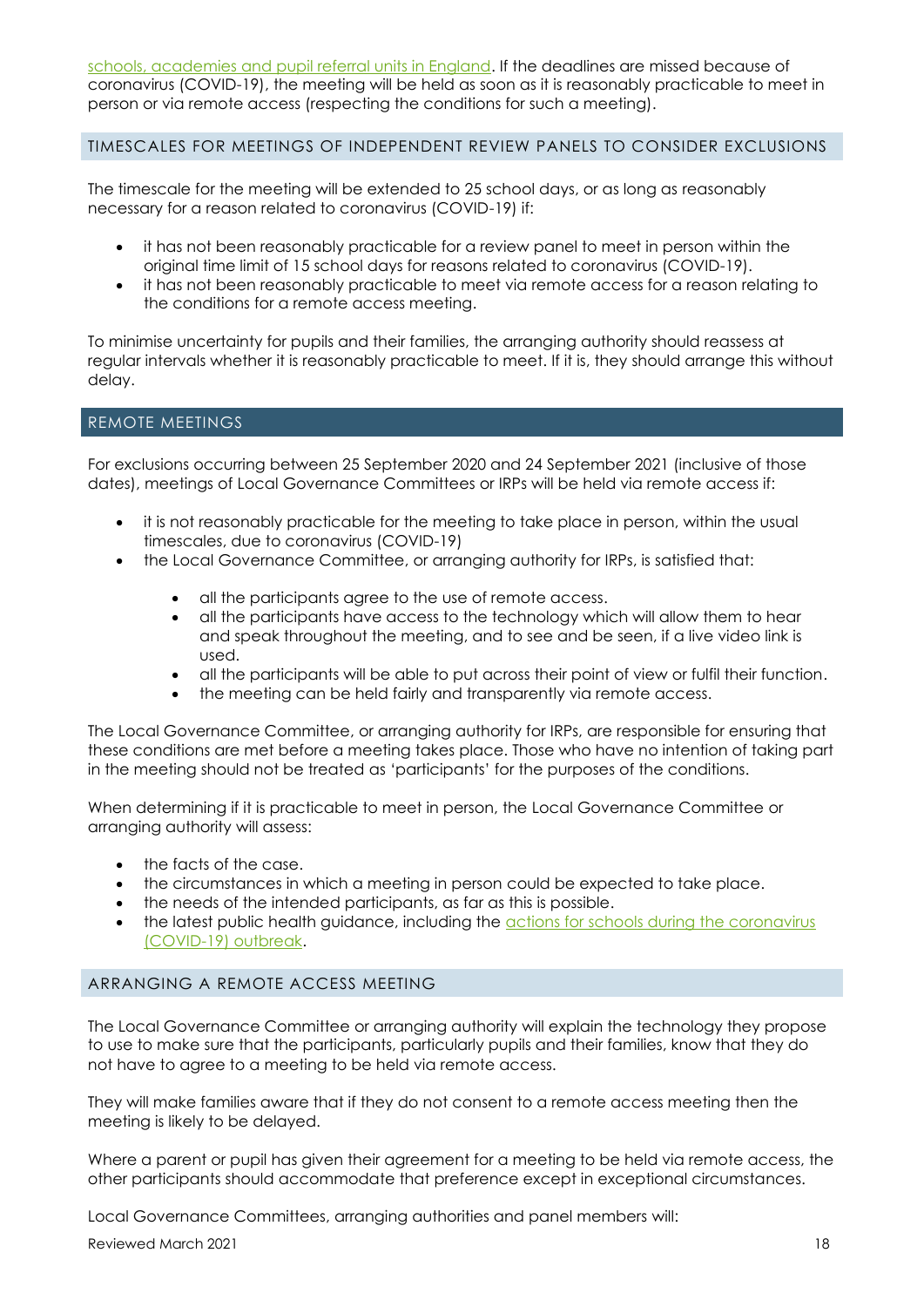- comply with relevant equalities legislation.
- recognise that some participants may find it difficult to participate in a remote access meeting, for example if they have a disability or if English is not their first language.

The Local Governance Committee or arranging authority will take reasonable steps to facilitate a parent, child or young person's access to the technology required.

If a governor, trustee, panel member or other participant requires support to access or use remote access technology, the Local Governance Committee or arranging authority will facilitate this to ensure the meeting can be held promptly.

# FAIRNESS AND TRANSPARENCY

The Local Governance Committee or arranging authority will assess whether a meeting can be held fairly and transparently via remote access with reference to the facts of each case. It cannot be decided by following a general policy.

If a Local Governance Committee or arranging authority is not satisfied that a meeting can be held fairly and transparently via remote access, they will consider using reasonable adjustments to overcome this. They will consult with parents and pupils to take account of their wishes.

In rare cases, a Local Governance Committee or arranging authority may conclude that a remote meeting would not be fair and transparent, even if the participants have given their consent for a remote access meeting. In such cases, the Local Governance Committee or arranging authority will explain to the parent and the pupil why they have taken this decision.

# RUNNING THE MEETING

If a meeting is held via remote access, the chair must make every effort to check the participants understand the proceedings and can engage with them. This is to ensure the meeting is conducted fairly.

If, once the meeting starts, the meeting cannot proceed fairly, for example because a participant cannot access the meeting, the Local Governance Committee or IRP will adjourn the meeting. The use of remote access does not alter other procedural requirements that may apply to Local Governance Committees, arranging authorities or IRPs. For example:

- if a parent requests the appointment of a special educational needs (SEN) expert to advise a review panel, the arranging authority must appoint one and cover the cost as normal.
- parents may be joined by a friend or representative, as normal.

Though Local Governance Committees and IRPs will consider written representations if they are made, the law does not allow for solely paper-based 'meetings', conducted in writing.

As long as the conditions for a remote access meeting are met, it is possible for some participants to be present in person and for others to join the meeting via remote access.

All the participants must have access to technology which will allow them to hear and be heard by others throughout (and to see and be seen throughout, if a live video link is used).

To help meetings run smoothly and ensure they are accessible for participants:

- provide clear instructions about how to join the meeting virtually, and distribute the relevant papers in a timely manner ahead of the meeting.
- indicate a named person who participants can contact with any questions they may have beforehand.
- ensure the chair is prepared to explain the agenda at the start and to provide clear guidance on how the meeting will be run, for example:

Reviewed March 2021 2021 2022 19:00 19:00 19:00 19:00 19:00 19:00 19:00 19:00 19:00 19:00 19:00 19:00 19:00 19:00 19:00 19:00 19:00 19:00 19:00 19:00 19:00 19:00 19:00 19:00 19:00 19:00 19:00 19:00 19:00 19:00 19:00 19:00 • how participants should indicate they wish to speak